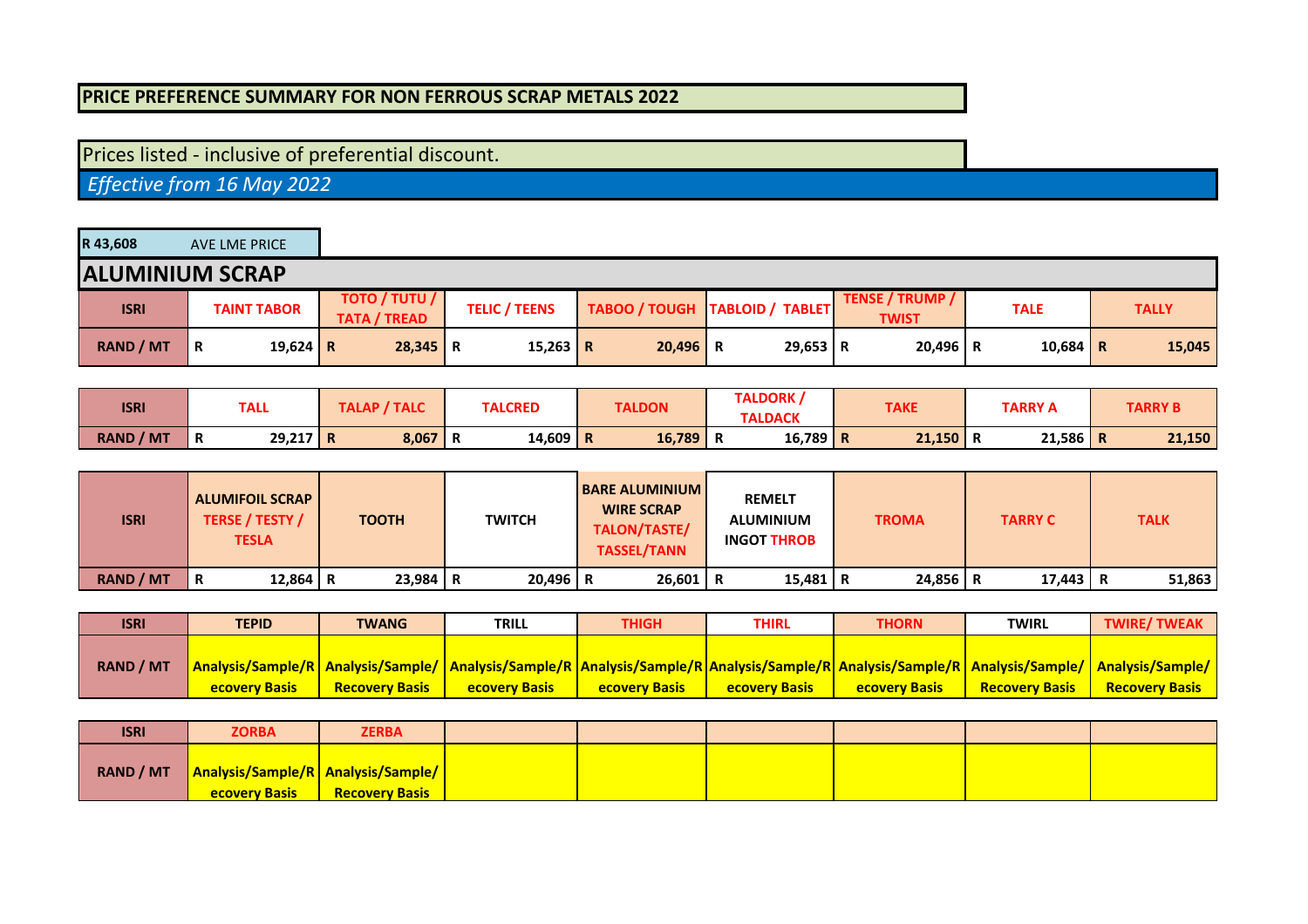| $\mathbf R$<br>148,179 | <b>AVE LME PRICE</b>                    |                                          |                                                |                                         |                                    |                                                |                                              |                                         |  |  |  |
|------------------------|-----------------------------------------|------------------------------------------|------------------------------------------------|-----------------------------------------|------------------------------------|------------------------------------------------|----------------------------------------------|-----------------------------------------|--|--|--|
|                        | <b>COPPER SCRAP</b>                     |                                          |                                                |                                         |                                    |                                                |                                              |                                         |  |  |  |
| <b>ISRI</b>            | No 1 Heavy Copper<br><b>Scrap Candy</b> | No 2 Scrap Copper<br><b>Cliff</b>        | <b>No 2 Scrap Copper</b><br><b>Birch/Cliff</b> | <b>Beryllium Copper</b><br><b>Scrap</b> | Light Copper Scrap<br><b>Dream</b> | <b>Copper Turnings</b>                         | No 1 Barebright<br><b>Copper Wire Barley</b> | <b>No 1 Copper Wire</b><br><b>Berry</b> |  |  |  |
| <b>RAND / MT</b>       | $122,989$ R<br>R                        | 109,652                                  | Available on<br>request                        | $88,907$ R<br>R                         | $96,316$ R                         | $96,316$ R                                     | $127,434$ R                                  | 122,989                                 |  |  |  |
| <b>ISRI</b>            | No 2 Copper Wire<br><b>Birch</b>        | No 1 Copper Wire<br><b>Nodules Clove</b> | No 2 Copper Wire<br><b>Nodules Cobra</b>       | Cocoa                                   | <b>SOUDRONIC</b><br><b>COPPER</b>  | <b>Drove</b>                                   |                                              |                                         |  |  |  |
| <b>RAND / MT</b>       | R<br>114,098 R                          | 127,434 R                                | 114,098   R                                    | 111,134 R                               |                                    | 121,507   Analysis/Sample/R  <br>ecovery Basis |                                              |                                         |  |  |  |

| <b>CUPRO</b>     | <b>J-NICKEL SCRAP</b> |       |   |       |       |       |       |       |
|------------------|-----------------------|-------|---|-------|-------|-------|-------|-------|
| <b>ISRI</b>      | <b>DAUNT</b>          |       |   |       |       |       |       |       |
| <b>RAND / MT</b> | $\mathsf{R}$          | #REF! | n | #REF! | #REF! | #REF! | #REF! | #REF! |

| <b>SCRAP BRASS AND BRONZE</b> |  |               |                                                           |                                              |                                           |                                               |                                                                |                              |  |
|-------------------------------|--|---------------|-----------------------------------------------------------|----------------------------------------------|-------------------------------------------|-----------------------------------------------|----------------------------------------------------------------|------------------------------|--|
| <b>ISRI</b>                   |  | <b>DRINK</b>  | <b>REFINERY BRASS IRED BRASS SOLIDS -</b><br><b>EBONY</b> | <b>RED BRASS</b><br><b>ITURNINGS - ENERV</b> | <b>OLD YELLOW</b><br><b>BRASS - HONEY</b> | LABEL / LACE /<br>LAKE / LAMB /<br>LARK/PALES | <b>YELLOW BRASS</b><br><b>TURNINGS - NOMAD</b><br><b>NOBLE</b> | 60/40 SOLIDS<br><b>NOBLE</b> |  |
| <b>RAND / MT</b>              |  | 73.349 R<br>R | $106,689$ R                                               | 80,017 R                                     | $80,017$ R                                | $93,353$ R                                    | $60,012$ R                                                     | 81,350                       |  |

| <b>ISRI</b>      | <b>CAND F METALS</b><br><b>GRAPE</b> | <b>CLEAN AUTO</b><br><b>RADIATORS -</b><br><b>OCEAN</b> | <b>NICKEL SILVER</b><br><b>TURNINGS - NIECE  </b> | <b>PARCH</b> | <b>NICKEL SILVER</b><br>SOLIDS MALIC | <b>BRASS SHAVINGS</b><br><b>NIGHT</b> |  |
|------------------|--------------------------------------|---------------------------------------------------------|---------------------------------------------------|--------------|--------------------------------------|---------------------------------------|--|
| <b>RAND / MT</b> | 86,685 R<br>Ð<br>n                   | 66,681                                                  | 72,015 R                                          | 86,685       | 109,356   R<br>Ð                     | 78,683                                |  |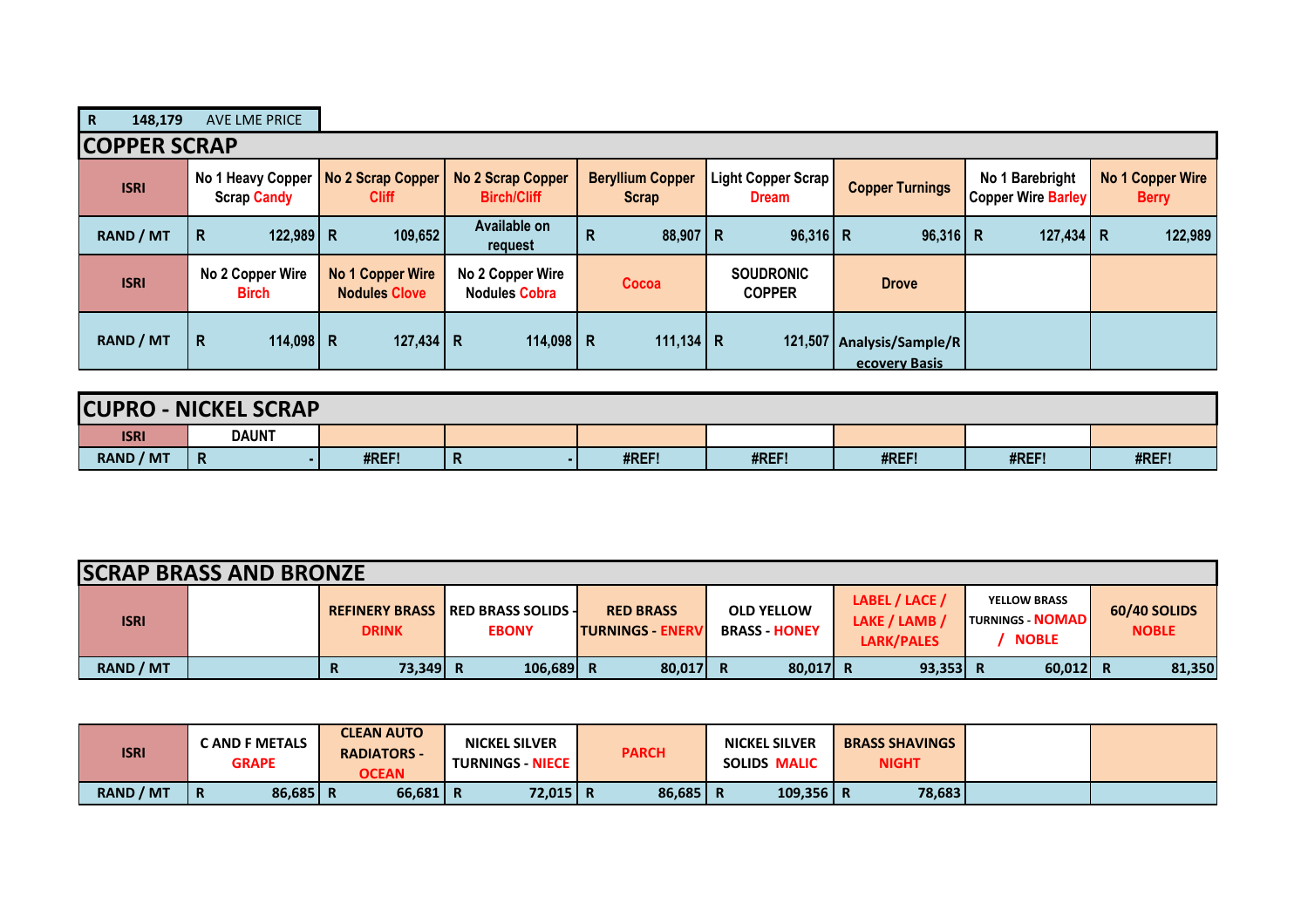| <b>EXOTIC METALS</b> |                      |                         |                         |                                  |                                  |                       |                      |  |  |
|----------------------|----------------------|-------------------------|-------------------------|----------------------------------|----------------------------------|-----------------------|----------------------|--|--|
| <b>ISRI</b>          | <b>CADMIUM SCRAP</b> | <b>IANTIMONY SCRAPI</b> | <b>TANTALUM SCRAP I</b> | <b>MANGANESE</b><br><b>SCRAP</b> | <b>GERMANIUM</b><br><b>SCRAP</b> | <b>VANADIUM SCRAP</b> | <b>GALLIUM SCRAP</b> |  |  |
| <b>RAND / KG</b>     | 13 R<br>Ð<br>в       | 75                      | 721 R<br>n.             | 15                               | 6,398                            | 136<br>-R             | 316                  |  |  |

| <b>ISRI</b>      | <b>INDIUM SCRAP</b> | NIOBIUM/<br><b>COLUMBIUM</b><br><b>SCRAP</b> | ZIRCONIUM/<br><b>HAFNIUM SCRAP</b> | <b>MOLYBDENUM</b><br><b>SCRAP</b> |     |  |  |
|------------------|---------------------|----------------------------------------------|------------------------------------|-----------------------------------|-----|--|--|
| <b>RAND / KG</b> | $6,624$ R<br>n      | 309                                          |                                    |                                   | 320 |  |  |

| <b>ZINC SCRAP</b> |                                             |                                                          |                                                  |                                                                    |                         |  |  |  |  |
|-------------------|---------------------------------------------|----------------------------------------------------------|--------------------------------------------------|--------------------------------------------------------------------|-------------------------|--|--|--|--|
| <b>ISRI</b>       | <b>OLD MIXED ZINC</b><br><b>SCRAP SCORE</b> | <b>OLD ZINC DIE</b><br><b>CAST SCRAP</b><br><b>SAVES</b> | <b>INEW ZINC DIE CASTI</b><br><b>SCRAP SCABS</b> | <b>INEW PLATED ZINC I</b><br><b>DIE CAST SCRAP</b><br><b>SCOPE</b> | <b>ZINC DROSS SHELF</b> |  |  |  |  |
| <b>RAND / MT</b>  | $36,609$ R<br>R                             | $39,424$ R                                               | 45,081   R                                       | 42,305                                                             | 25,313                  |  |  |  |  |

| <b>LEAD SCRAP</b> |                                         |                                                            |                                                                |                                            |                                   |  |  |  |  |  |  |  |
|-------------------|-----------------------------------------|------------------------------------------------------------|----------------------------------------------------------------|--------------------------------------------|-----------------------------------|--|--|--|--|--|--|--|
| <b>ISRI</b>       | <b>MIXED SCRAP LEAD</b><br><b>RADIO</b> | <b>SCRAP LEAD</b><br><b>BATTERY PLATES</b><br><b>RAILS</b> | <b>DRAIN LEAD ACID</b><br><b>BATTERY SCRAP</b><br><b>RAINS</b> | <b>LEAD COVERED</b><br><b>CABLES RELAY</b> | <b>SCRAP LEAD</b><br><b>RAKES</b> |  |  |  |  |  |  |  |
| <b>RAND / MT</b>  | $23,332$ R<br>R                         | $18,622$ R                                                 | 12,225 R                                                       | $58,519$ R                                 | 24,858                            |  |  |  |  |  |  |  |

| <b>IMAGNESIUM SCRAP</b> |                                       |                                 |                    |                                       |  |  |  |  |  |  |  |
|-------------------------|---------------------------------------|---------------------------------|--------------------|---------------------------------------|--|--|--|--|--|--|--|
| <b>ISRI</b>             | <b>OLD MAGNESIUM</b><br><b>WALNUT</b> | <b>TURNINGS</b><br><b>WORLD</b> | <b>CLIPS WAFER</b> | <b>ENGRAVER PLATES</b><br><b>WINE</b> |  |  |  |  |  |  |  |
| <b>RAND / MT</b>        | $21,607$ R<br>Ð<br>R                  | $6,255$   R                     | 27,862 R           | 24,735                                |  |  |  |  |  |  |  |

| <b>TIN SCRAP</b> |                  |                        |             |  |                     |                        |             |  |              |  |  |  |
|------------------|------------------|------------------------|-------------|--|---------------------|------------------------|-------------|--|--------------|--|--|--|
|                  |                  | <b>BLOCK TIN SCRAP</b> |             |  | <b>PEWTER SCRAP</b> | <b>HIGH TIN BABITT</b> |             |  |              |  |  |  |
|                  | <b>ISRI</b>      | <b>RANCH</b>           |             |  | <b>RANKS</b>        | <b>SCRAP RAVES</b>     |             |  | <b>DROSS</b> |  |  |  |
|                  | <b>RAND / MT</b> | R                      | $502,083$ R |  | $390,484$ R         |                        | $362,603$ R |  | 111,599.27   |  |  |  |